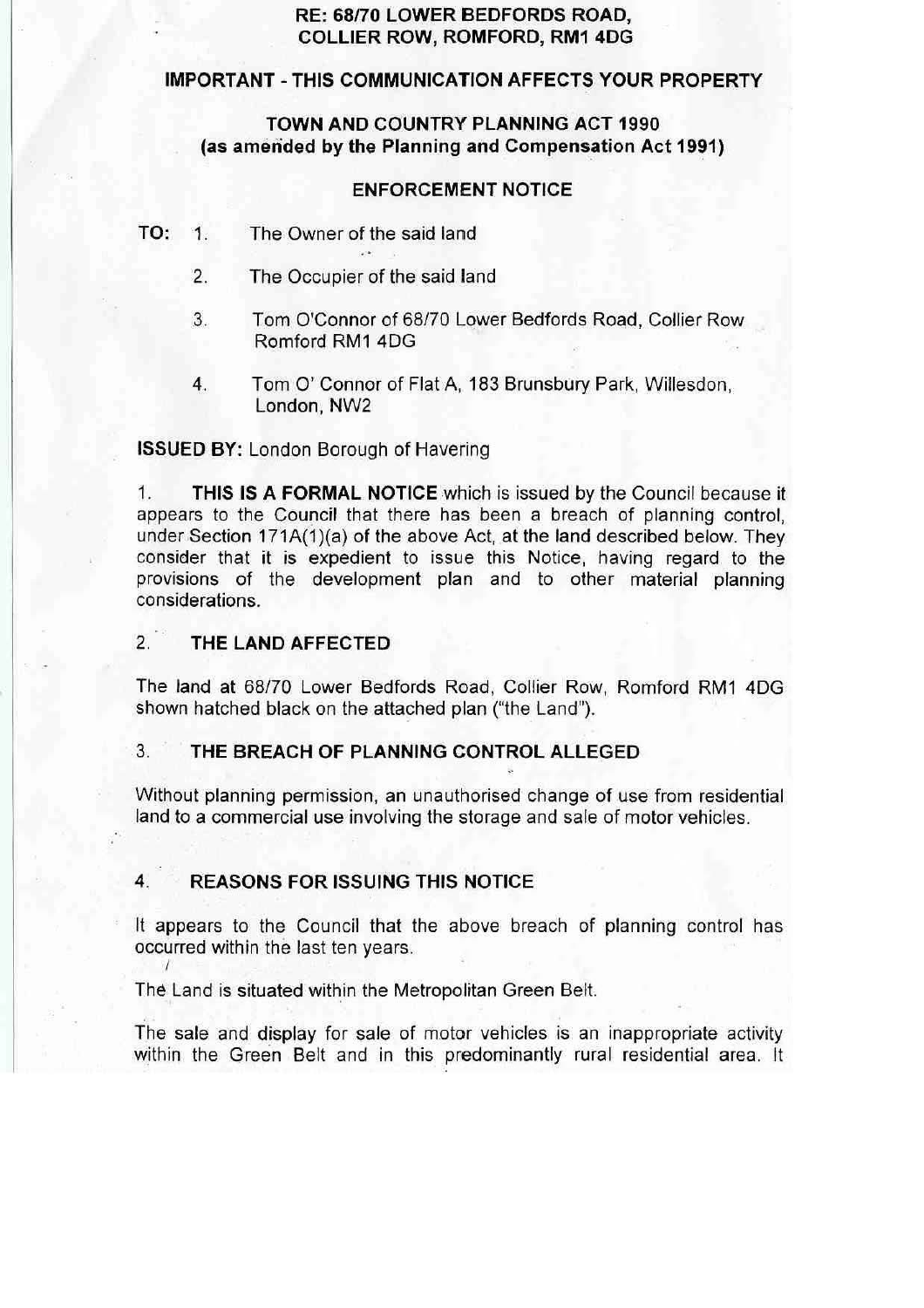disturbs the neighbours through noise, traffic movement and car parking and prejudices the character and appearance of the Green Belt.

The Council do not consider that this harm can be overcome by the use of planning conditions. .

In making its decision to issue this Notice the Council considered that the unauthorised use is contrary to the following policies of the Havering Unitary Development Plan: GRB2 and ENV1 and also Planning Policy Guidance 2: Green Belts.

# 5. **WHAT YOU ARE REQUIRED TO DO**

(i) Cease using the Land for the storage, display for sale and sale of motor vehicles ·

Time for compliance: 1 month from the effective date of this notice.

(ii) Remove from the Land all motor vehicles brought onto the Land for the purpose of sale

Time for compliance: 1 month from the effective date of this notice

# 6. **WHEN THIS NOTICE TAKES EFFECT**

This Notice takes effect on **4** April 2007, unless an appeal is made against it beforehand

Dated: 28 February 2007

Signed:

Authorised Officer

on behalf of London Borough of Havering Town Hall Main Road Romford RM1 380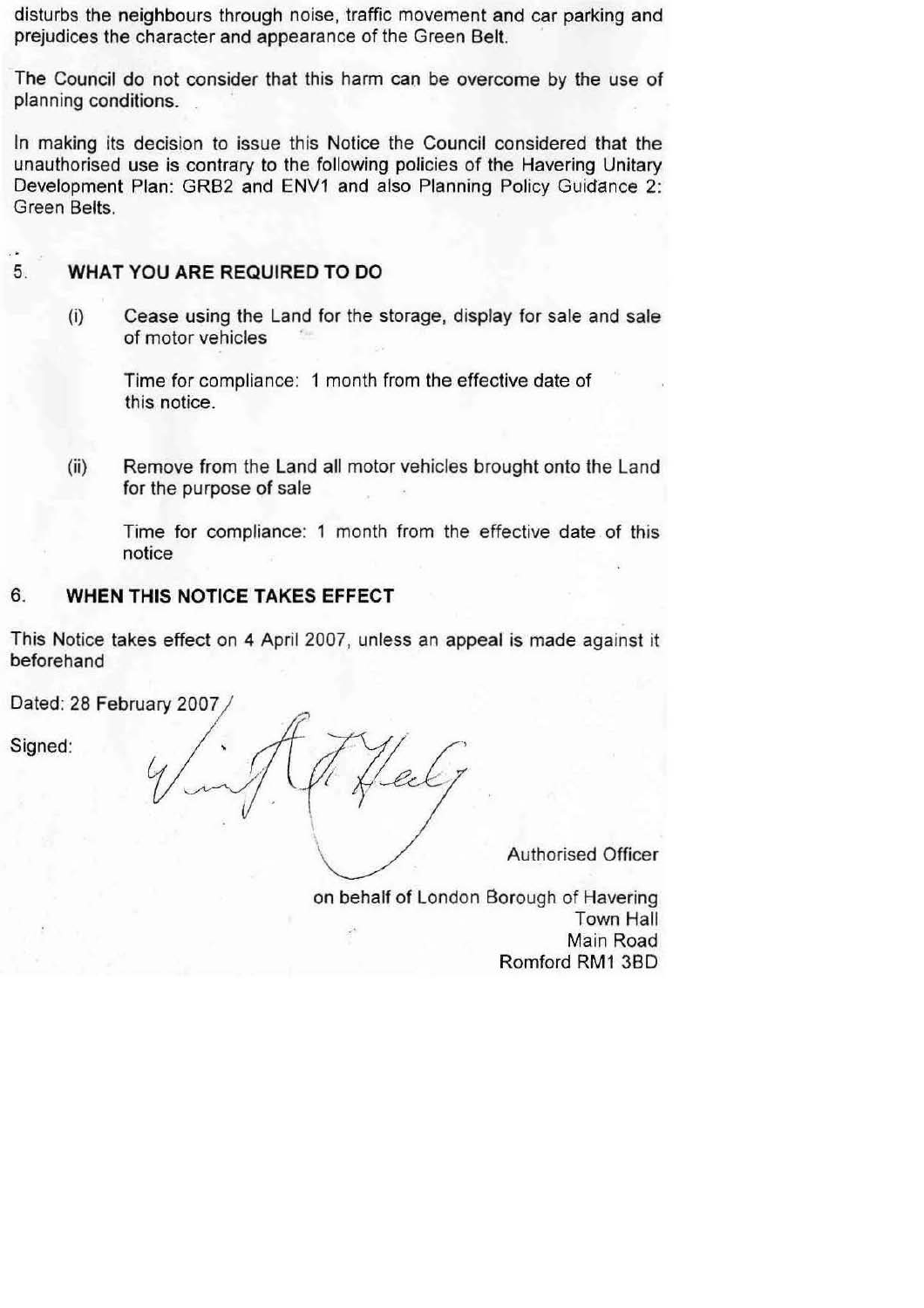#### **YOUR RIGHT OF APPEAL**

You can appeal against this Enforcement Notice to the Secretary of State by the 4 April 2007. Further details are given in the attached explanatory note.

#### **WHAT HAPPENS IF YOU DO NOT APPEAL**

If you do not appeal against this Enforcement Notice, it will take effect on 4 April 2007 and you must then ensure that the required steps for complying with it, for which you may be held responsible, are taken within the period specified in the Notice.

**FAILURE TO COMPLY WITH AN ENFORCEMENT NOTICE WHICH HAS TAKEN EFFECT CAN RESULT IN PROSECUTION ANO/OR REMEDIAL ACTION BY THE COUNCIL.** 

## **EXPLANATORY NOTES**

#### **STATUTORY PROVISIONS**

A summary of Sections 171A, 171B and 172 to 177 of the Town and Country Planning Act 1990 (as amended) is enclosed with this Notice.

## **YOUR RIGHT OF APPEAL**

You can appeal against this Notice, but any appeal must be in writing and received, or posted (with the postage paid and properly addressed) in time to be received in the ordinary course of the post, by the Secretary of State before 4 April 2007. The enclosed booklet "Enforcement Appeals - A guide to Procedure" sets out your rights. Read it carefully. If you appeal you should use the enclosed appeal forms. Two copies are for you to send to the Secretary of State if you decide to appeal. The other is for you to keep as a duplicate for your own records. You should also send the Secretary of State a copy of the Enforcement Notice.

#### **GROUNDS OF APPEAL**

The grounds of appeal are set out in Section 174 of the Town and Country Planning Act 1991 and are also set out on page 2 - 5 the enclosed appeal forms.  $\mathcal{L}$ 

## **PLANNING APPLICATION FEE**

Should wish to appeal on ground (a) - that planning permission should be granted for the unauthorised use - then a fee of £265 is payable both to the Secretary of State and to the Council. If the fees are not paid then that ground of appeal will not be valid.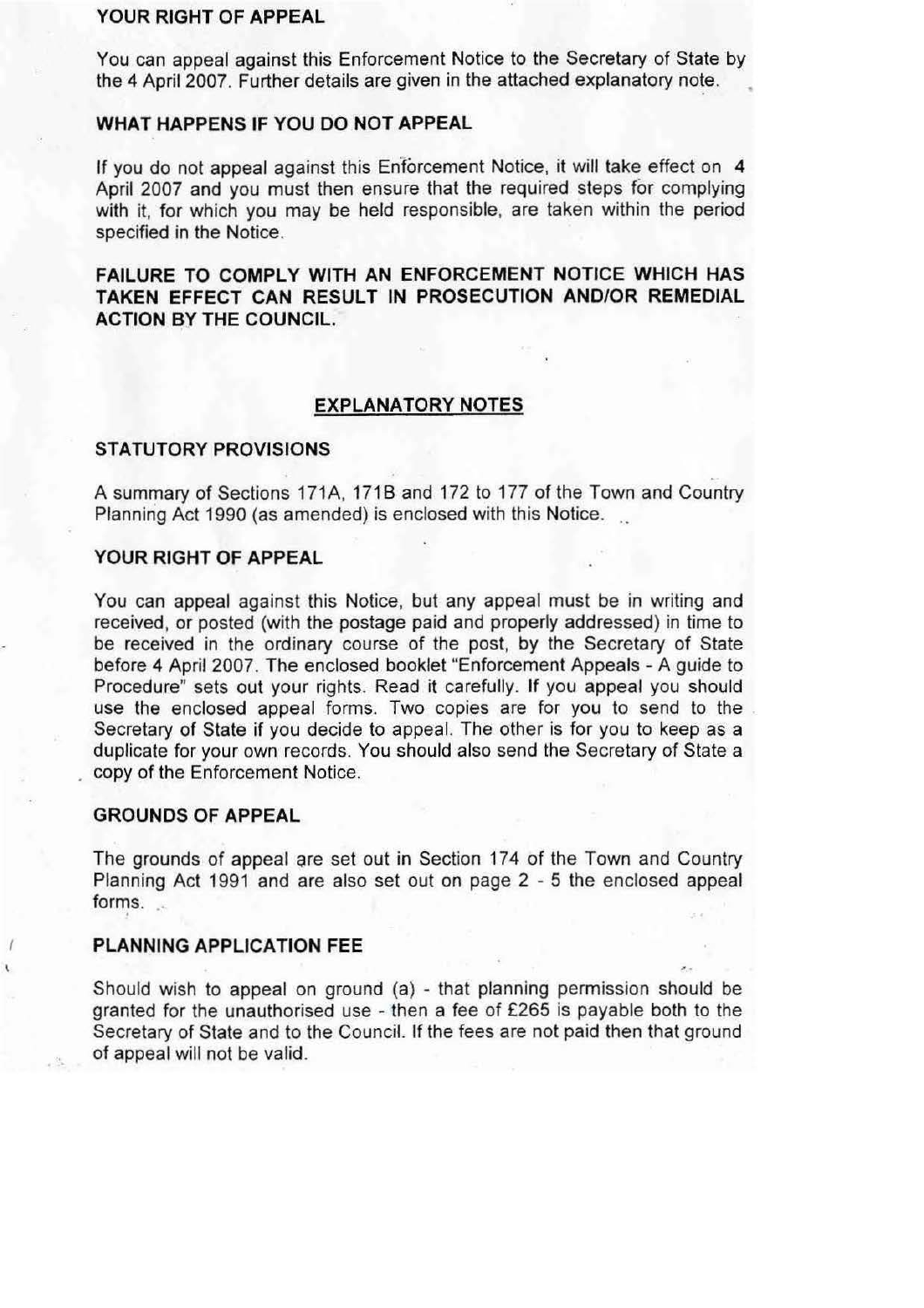